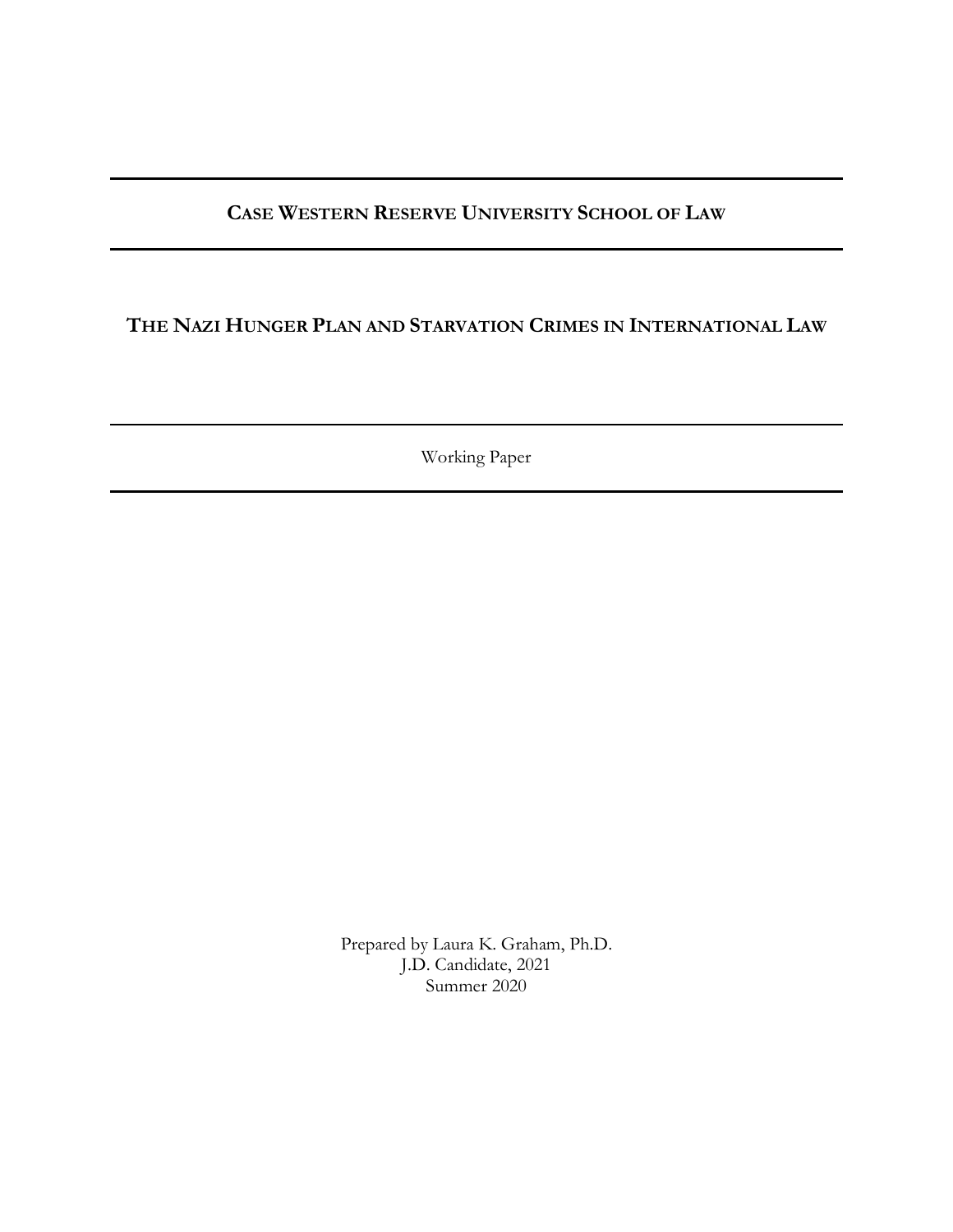### **I. INTRODUCTION**

 $\overline{a}$ 

Starvation has been used as a method of warfare since time immemorial. <sup>1</sup> Until the Geneva Conventions were widely adopted in 1949, siege warfare – resulting in starvation of civilian populations – was considered a legitimate military tactic.2 Even today, sieges and blockades are not violations of the Geneva Conventions *per se*, but the Additional Protocols to the Geneva Conventions stipulate the rules that parties to an armed conflict must follow with respect to sieges and blockades, and contain prohibitions on destruction of objects indispensable to survival and starving civilians.3 Perhaps the most notable change in recent history is the view that the use of starvation to achieve a military objective is morally repugnant and perpetrators of starvation crimes should be stopped from deploying this barbaric practice to harm civilian populations.<sup>4</sup> And yet, the crime of starvation as defined in the Rome Statute<sup>5</sup> has never been prosecuted.

<sup>1</sup> During the Peloponnesian War, for example, more than 100 sieges were attempted by Alexander the Great's Army from 334 to 332 BC. *See* BRIAN CAMPBELL, THE OXFORD HANDBOOK OF WARFARE IN THE CLASSICAL WORLD, 644 (2018). Indeed, Alexander the Great was notorious for cutting off the enemy's access to water sources in order to hasten defeat. *See* ESBJÖRN ROSENBLAD, *Starvation as a Method of Warfare – Conditions for Regulation by Convention*, 7 INT'L LAWYER 255, 252-270 (1973).

<sup>2</sup> DAVID MARCUS, *Famine Crimes in International Law,* 97 AM. J. INT'L L. 265, 271-278 (2003) (noting the perspective that mass hunger caused by siege warfare was justified because the military advantage outweighed collateral damage to civilians).

<sup>3</sup> Emanuela-Chiara Gillard, *Sieges, the Law and Protecting Civilians*, Chatham House: The Royal Institute of International Affairs, 2-4 (June 2019), https://www.chathamhouse.org/sites/default/files/publications/research/2019-06-27-Sieges-Protecting-Civilians\_0.pdf.

<sup>4</sup> S.C. Res. 2417 (May 24, 2018); See comments made by Lise Gregoire Van Haaren of The Netherlands supporting adoption of S.C. Res. 2417: "For the first time, this Council unequivocally condemns starvation as a method of warfare," UN News, *Adopting Resolution 2417 (2018), Security Council Strongly Condemns Starving of Civilians, Unlawfully Denying Humanitarian Access as Warfare Tactics,* (May 24, 2018), https://www.un.org/press/en/2018/sc13354.doc.htm.

<sup>5</sup> Rome Statute of the International Criminal Court, Art. 8(2)(b)(xxv), July 17 1998, UN Doc. A/CONF. 183/9, 2187 U.N.T.S. 9 ("Intentionally using starvation as a method of warfare by depriving civilians of objects indispensable to their survival, including willfully impeding relief supplies as provided for under the Geneva Conventions.") [hereinafter, Rome Statute].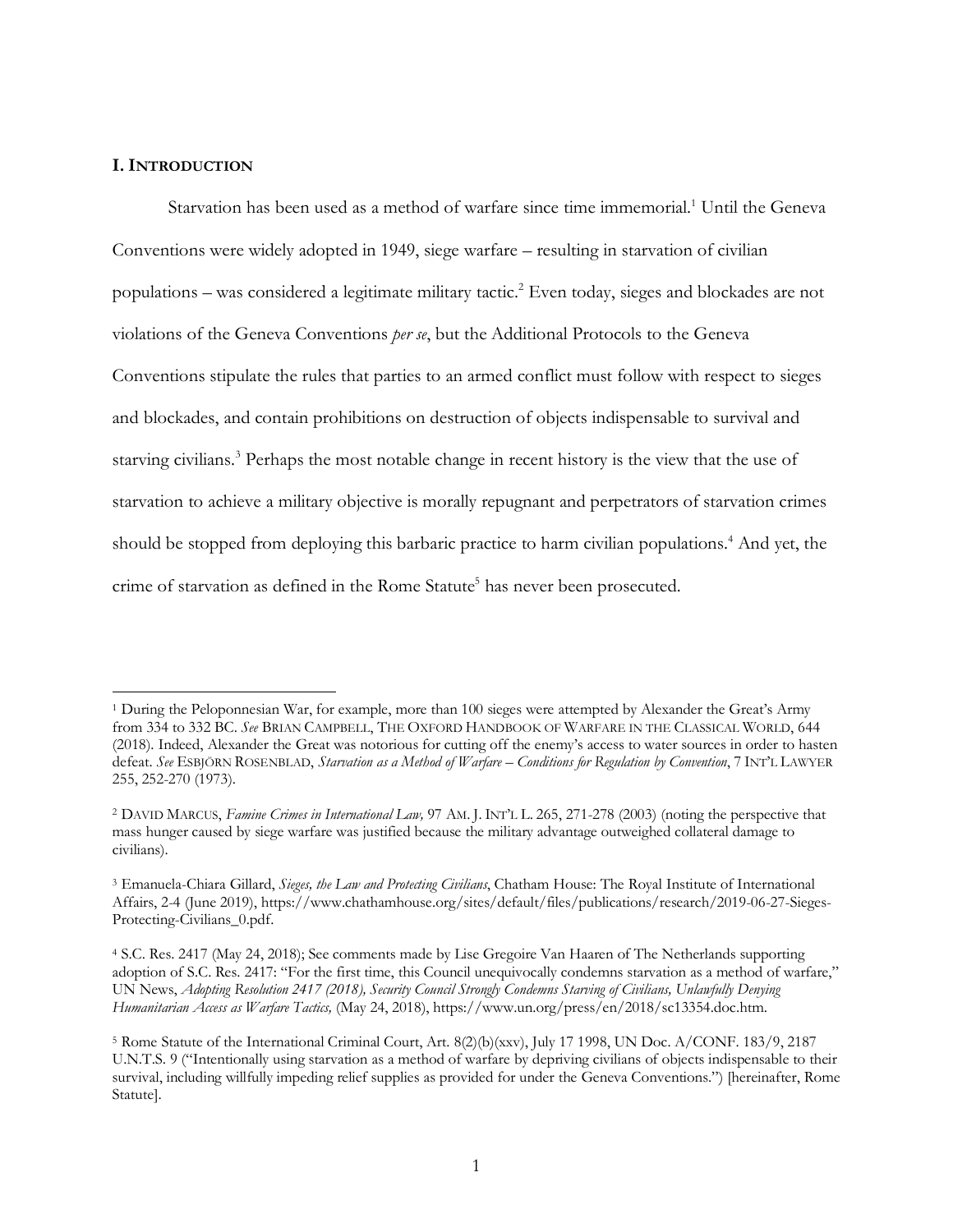The use of starvation as a method of warfare was used extensively during WWI and WWII.<sup>6</sup> Starvation in Germany is widely considered to be a primary factor in Germany's defeat and surrender in WWI.<sup>7</sup> This paper investigates the Nazi Hunger Plan within the context of WWII and the use of starvation as a method of warfare. Specifically, this paper addresses the questions of whether the Nazi officials responsible for developing and implementing the Hunger Plan could have been charged with crimes against humanity or war crimes under existing international law in 1945; and, if they could have been charged, why the International Military Tribunal at Nuremburg (IMT-N) did not pursue charges against the perpetrators of the Hunger Plan.

To answer these questions, this paper first explores the historical context and key elements of the Nazi Hunger Plan. Next, this paper examines the developments in international law on the prohibition on starvation as a method of warfare, focusing in particular on the custom at the time of WWII (1939-1945). Then, a legal analysis lays forth the arguments for and against prosecuting perpetrators of the Hunger Plan. Finally, the paper concludes by posing the questions: what if Nazi officials had been prosecuted for starvation of civilians under the Hunger Plan? Would a Nazi conviction for starvation crimes have prevented or deterred perpetrators from using starvation as a method of warfare in other conflicts, including Biafra, Bangladesh, Sudan, and Yemen?

#### **II. THE NAZI HUNGER PLAN**

 $\overline{a}$ 

It is well established that the Germans capitulated in WWI because they were starving and could no longer carry on military objectives without access to adequate food supplies.<sup>8</sup> As many as

<sup>6</sup> See generally, LIZZIE COLLINGHAM, *The Taste of War: World War II and the Battle for Food* (2012).

<sup>7</sup> The winter of 1916-17 came to be known in Germany as the "turnip winter" because it was all the food had left due to the blockades and embargo on exports against Germany. *Id.* at 24.

<sup>8</sup> *Id. See also*, ALEX DE WAAL, *Mass Starvation: The History and Future of Famine*, 74 (2018); GESINE GERHARD, *Food and Genocide: Nazi Agrarian Politics in the Occupied Territories of the Soviet Union*, 18 CONTEMPORARY EUROPEAN HISTORY 45, 45- 65.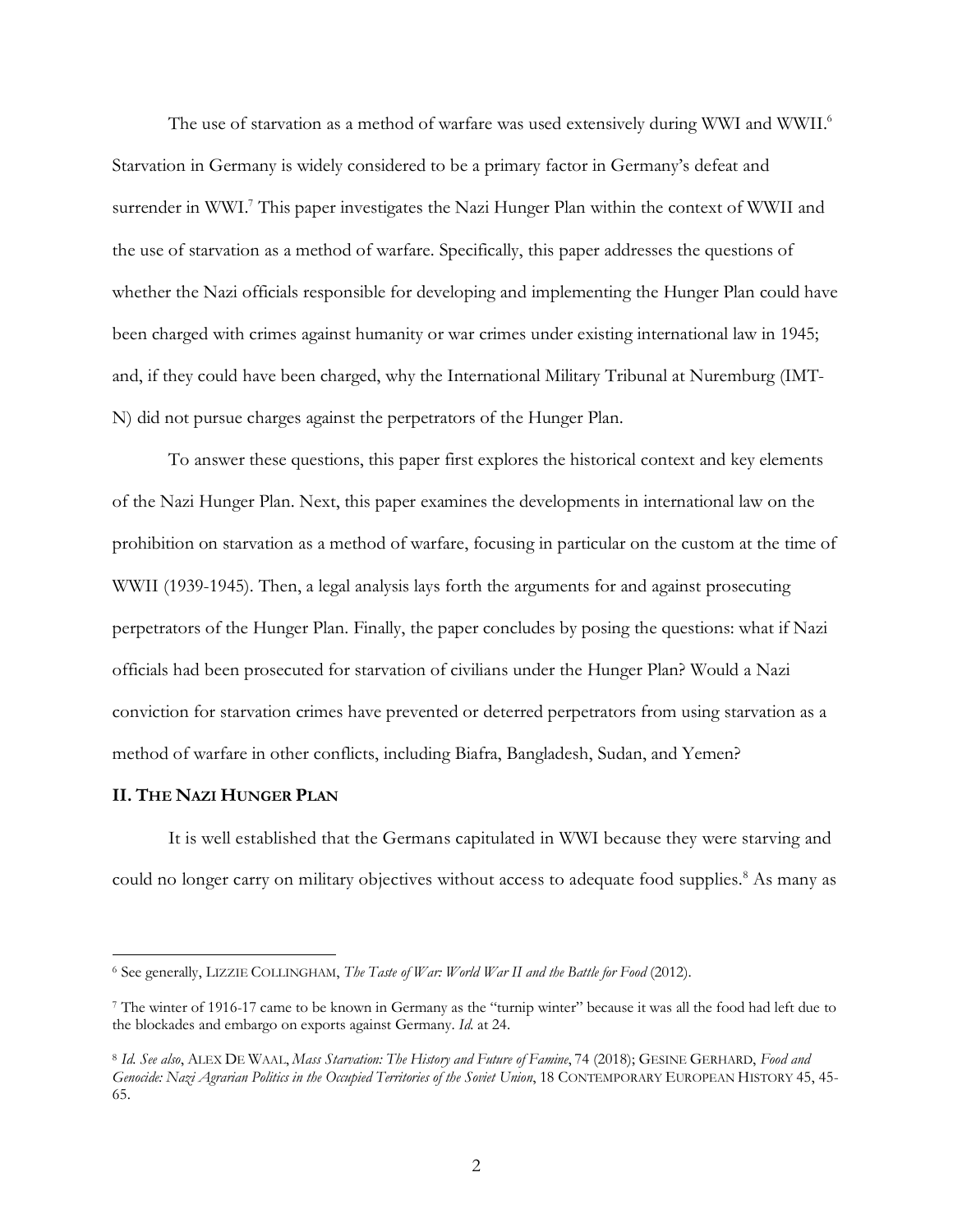750,000 Germans died as a result of malnutrition from the war.9 In the lead up to WWII, the fact that so many Germans experienced starvation was very much at the forefront of Hitler's concerns and plans for world domination.10 A combination of not wanting a repeat of Germany's defeat from WWI, and the Nazi plan to expand the living space for Germans through the Lebensraum policy, the Nazis relied on the Reich Ministry of Food and Agriculture to develop policies to address food shortages and rationing to help the Nazis achieve victory in the war.<sup>11</sup> While much of the work of the Ministry in the early part of the war was to increase food production in Germany and Nazi-Occupied territories as well as ration food for German civilians and soldiers, the Ministry was also responsible for setting the caloric requirements for Holocaust victims in concentration camps as well as POWs.12 Nazi victims were allowed a mere 184 to 845 calories a  $day - a$  starvation diet.<sup>13</sup>

By 1941, it was clear that in order for the Nazis to defeat the Red Army and pursue global domination, the Wehrmacht (German Army) would need a steady supply of food, which was not available in Germany.14 The Nazis calculated that each of the 9.5 million men in the army would need to eat 3,000 calories a day to carry out military activities. <sup>15</sup> By 1943, the Wehrmacht was consuming 40% of the total grain and 62% of the total meat available to the Reich, leading to

<sup>9</sup> De Waal, *supra* note 8.

<sup>10</sup> *Id.* at 75.

<sup>11</sup> *Id.* at 101.

<sup>12</sup> Collingham, *supra* note 6, at 4-5.

<sup>13</sup> *Id.*

<sup>14</sup> *Id.* at 179-180.

<sup>15</sup> *Id.* at 180.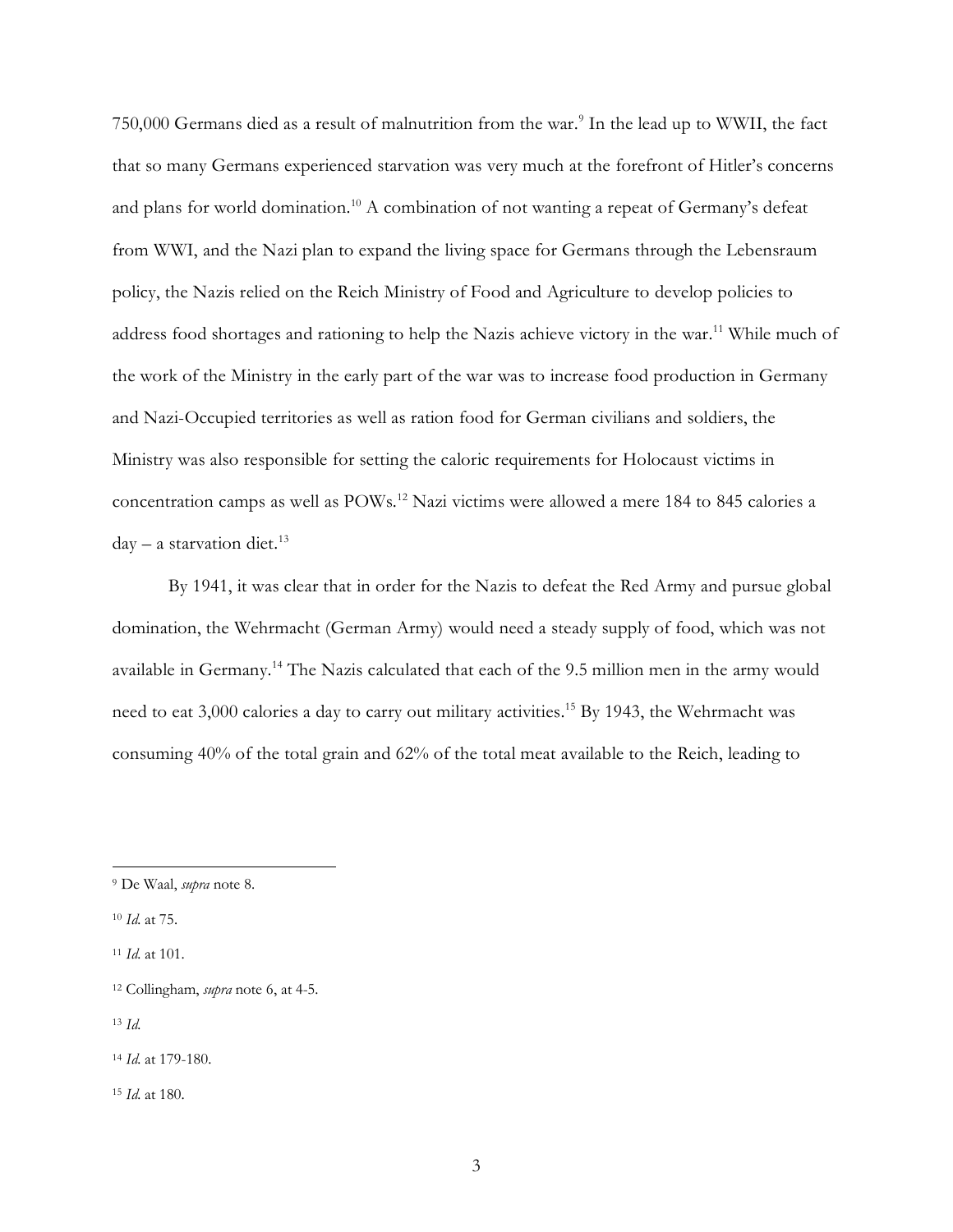shortages in the food supply for civilians in Germany. <sup>16</sup> The most valuable weapon of war, therefore, was food.

Fearing a repeat of Germany's defeat in WWI, the Nazis developed a plan that would help them defeat the Red Army and provide ample food to Germans for the duration of the war.17 In March-May 1941, a series of high-level meetings took place between Herbert Backe, the author of the Hunger Plan, Hermann Göring, Plenopotentiary of the Four Year Plan and Supreme Commander of the Luftwaffe (Air Force), Adolf Hitler, and other high-ranking Nazi leaders regarding the Nazis Four-Year Plan for victory.<sup>18</sup> The result of those meetings was a plan to starve 30 million "useless eaters" in the Soviet Union.19 The Hunger Plan, or *Hungerpolitik*, identified surplus zones of food production and deficit zones in the Soviet Union.<sup>20</sup> The surplus zones – predominantly Ukraine, which was known as the granary of the Soviet Union, as well as southern Russia and the Caucasus region, were to be captured by the Wehrmacht and used to send 8.7 million tons of surplus food to Germany, while the deficit zones – large urban centers like Moscow in northern and central Russia that required food be brought in, were to be cut off from all food supplies in order to exterminate the population.<sup>21</sup> The result of the policy, had it fully succeeded, would have led to the starvation of 30 million Slavic and Jewish people in the Soviet Union.<sup>22</sup>

 $\overline{a}$ <sup>16</sup> *Id.*

<sup>17</sup> De Waal, *supra* note 8, at 102; Gerhard, *supra* note 8, at 46-47.

<sup>18</sup> ALEX J. KAY, *Exploitation, Resettlement, Mass Murder: Political and Economic Planning for German Occupation Policy in the Soviet Union, 1940-1941*, 47-67 (2011 e-book).

<sup>19</sup> De Waal, *supra* note 8, at 102; Gerhard, *supra* note 8, at 46.

<sup>20</sup> Gerhard, *supra* note 8, at 56-57.

<sup>21</sup> *Id. See also*, Kay, *supra* note 18, at 127.

<sup>22</sup> De Waal, *supra* note 8, at 102-3.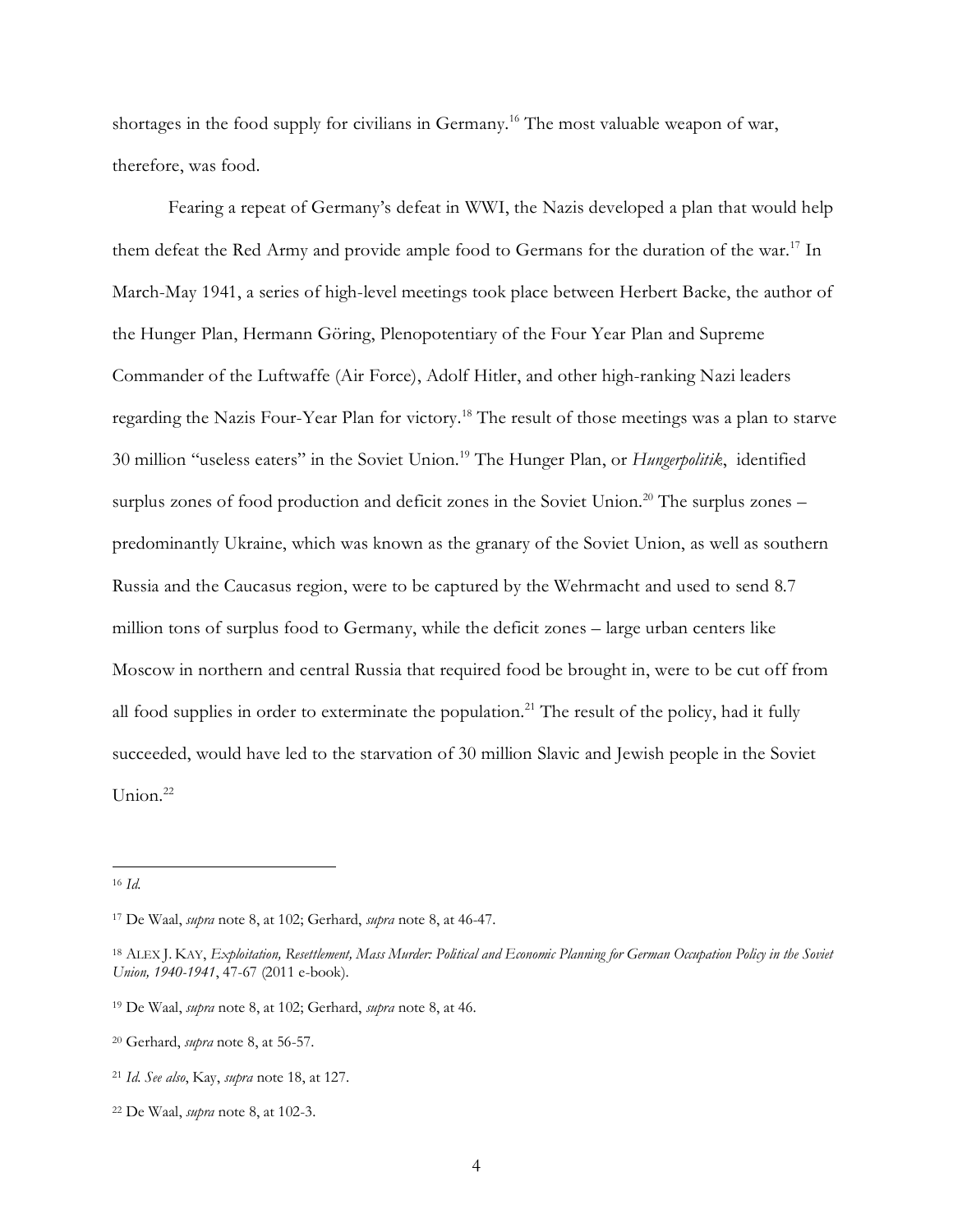In May 1941, the Nazis held a conference in Wannsee, a small lake town just outside Berlin. Following the During the Wannsee Conference, a 20-page document from the Economic Policy Guidelines for Economic Organization East outlining the Hunger Plan was circulated to top Nazi officials.23 It noted:

The population of these territories, in particular the population of the cities will have to face the most terrible famine. . . . Many tens of millions of people in this territory will become superfluous and will die or must emigrate to Siberia. Attempts to reduce the population there from death through starvation by obtaining surpluses from the black earth zone can only be at the expense of the provisioning of Europe. They prevent the possibility of Germany holding out till the end of the war, they prevent Germany and Europe from resisting the blockade.24

The Nazis had committed their starvation plan to paper and would soon instigate the worst famine crime in history.<sup>25</sup>

The Nazis pursued the Hunger Plan under the guise of Operation Barbarossa – the Axis invasion of the Soviet Union.<sup>26</sup> But the Nazis miscalculated the scale of the offensive, and were ultimately unable to achieve victory against the Red Army due to attrition – i.e. the Red Army had worn down the Wehrmacht through continuous losses of soldiers. <sup>27</sup> The Nazis severely underestimated the difficulty of defeating the Red Army, which outnumbered the Wehrmacht by 2:1.28 Despite the Nazis' miscalculation of the Red Army's strength, the Nazis did achieve a small fraction of their intended purpose in the Hunger Plan – Operation Barbarossa led to the deaths of

 $\overline{a}$ <sup>23</sup> Gerhard, *supra* note 8, at 58.

<sup>24</sup> Kay, *supra* note 18, at 135.

<sup>25</sup> De Waal, *supra* note 8, at 15.

<sup>26</sup> *Id.* at 102.

<sup>&</sup>lt;sup>27</sup> Holocaust Encyclopedia, "Invasion of the Soviet Union, June 1941, US Holocaust Memorial Museum," https://encyclopedia.ushmm.org/content/en/article/invasion-of-the-soviet-union-june-1941.

<sup>28</sup> Reina Pennington, "Was the Russian Military a Steamroller? From World War II to Today," WAR ON THE ROCKS (Jul. 6, 2016) https://warontherocks.com/2016/07/was-the-russian-military-a-steamroller-from-world-war-ii-totoday/#:~:text=The%20Red%20Army%20was%20outnumbered,the%20beginning%20of%20Operation%20Barbaross a.&text=The%20Red%20Army%20in%20the,Germany's%20inability%20to%20replace%20losses.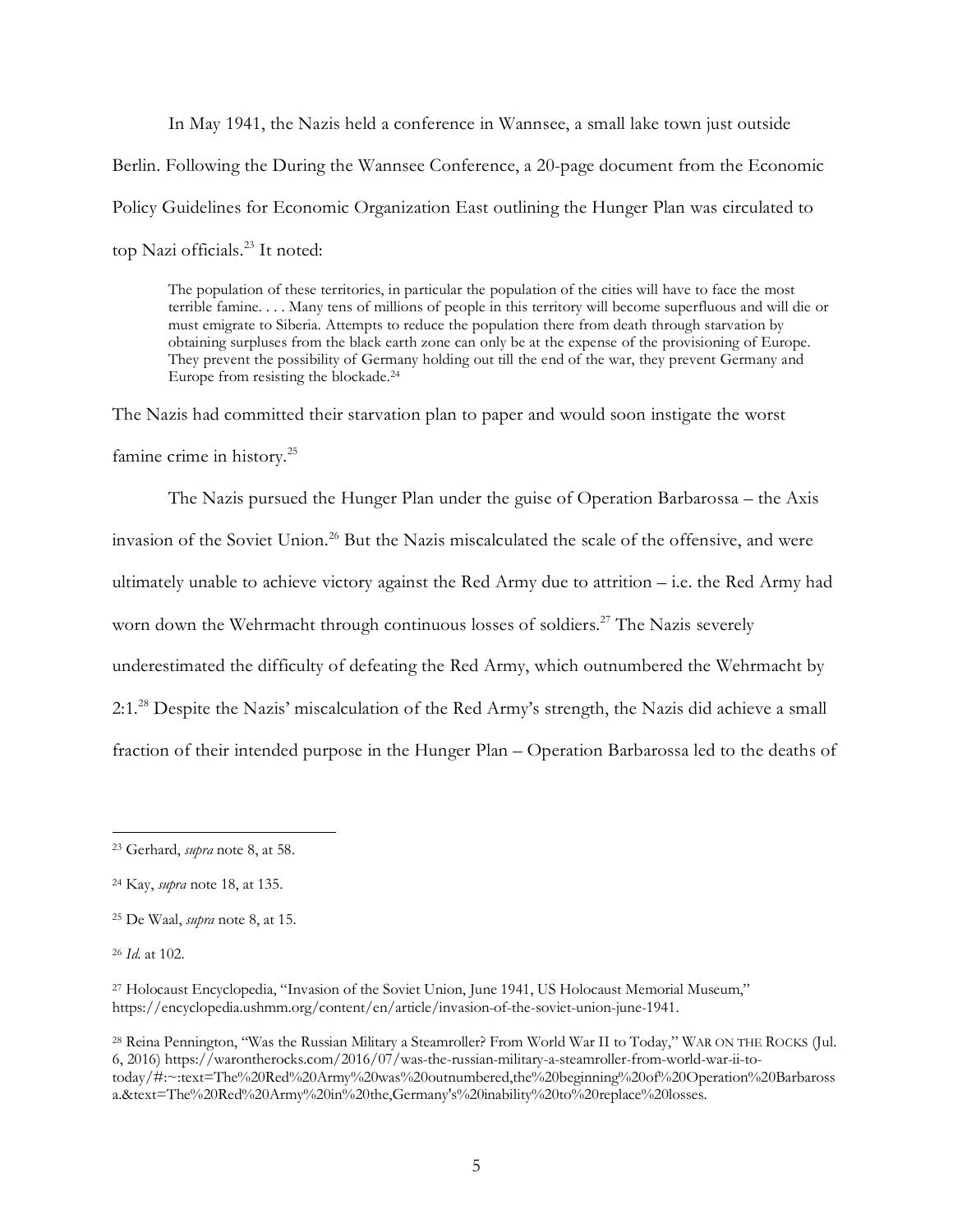1 million Soviets due to starvation during the 900-day Siege of Leningrad.29 A further 1-2 million Soviet POWs were starved to death in Nazi labor camps.<sup>30</sup>

One of the primary reasons the Hunger Plan failed is because the Nazis underestimated the difficulty and time needed to starve 30 million people. It takes 2 months of no food for the average human being to starve to death.<sup>31</sup> For example, the IRA Hunger Striker Bobby Sands died without food after 66 days.<sup>32</sup> But the Nazis were never able to completely cut off the food supply in the Soviet Union, in part, due to the availability of food on the black market.<sup>33</sup> And, therefore it took much longer to starve the population, all the while trying to defeat the Red Army through combat. It was too much to achieve, and eventually the Nazis retreated.<sup>34</sup> The Nazi Hunger Plan, which planned to kill 30 million people, ultimately killed around 4.7 million.<sup>35</sup> Had it succeeded, it would have been the worst atrocity ever committed.

Despite the fact that 4.7 million people were murdered under the Hunger Plan, neither Herbert Backe, Hermann Göring, nor Walter Darré (Reich Minister of Food and Agriculture during the Hunger Plan) were ever charged with violating the laws of war with respect to starvation of civilians as a method of warfare. The reasons for this relate to the custom of the time.

<sup>32</sup> *Id.*

 $\overline{a}$ 

<sup>35</sup> De Waal, *supra* note 8, at 104 (noting that it is impossible to know exactly how high the death toll of the Hunger Plan was, but settling on the figure 4.7 million on the basis of leading historians' calculations).

<sup>29</sup> Collingham, *supra* note 6, at 5.

<sup>30</sup> Collingham, *supra* note 6, at 193; Gerhard, *supra* note 8, at 60-61.

<sup>31</sup> Collingham, *supra* note 6, at 5-6 (describing in excruciating detail the biological processes of death by starvation); De Waal, *supra* note 8, at 21.

<sup>33</sup> Kay, *supra* note 18, at 134-35.

<sup>34</sup> ENCYCLOPEDIA BRITANNICA ONLINE, "Stalingrad and the German retreat, summer 1942-February 1943," https://www.britannica.com/event/World-War-II/Stalingrad-and-the-German-retreat-summer-1942-February-1943.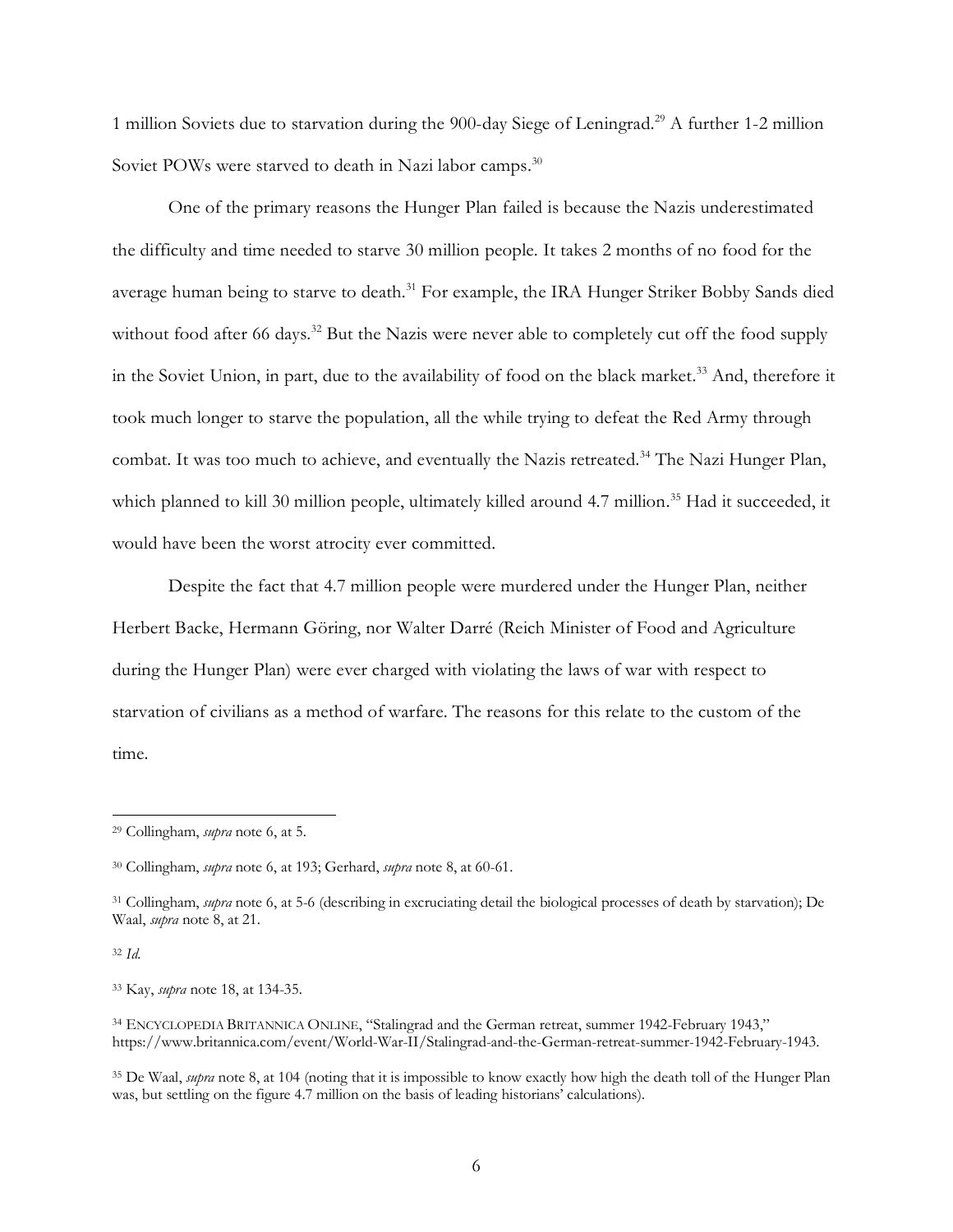#### **III. THE PROHIBITION ON STARVATION AS A METHOD OF WAR IN INTERNATIONAL LAW**

The laws of war – *jus in bello* or international humanitarian law (IHL) – govern the conduct of parties to an armed conflict and what military tactics are permissible in a just war. <sup>36</sup> Among the core humanitarian rules of warfare in the 19th and 20th centuries were the principles of military necessity and proportionality – the idea that parties to an armed conflict may undertake an attack when it is actually necessary to accomplish a legitimate military purpose, but it must be balanced with the principle of proportionality to minimize civilian harm.<sup>37</sup> Oppenheim's treatise *International Law* describes the first and second principles of the laws of war – necessity and humanity – as a contradiction that must be reconciled.<sup>38</sup> International humanitarian law, in the form of regulations and conventions, thus developed to reconcile the necessities of war with the principle of humanity.<sup>39</sup>

Prohibitions on *unnecessary* use of starvation as a method of warfare can be traced back to the 1863 Lieber Code, which acknowledges that starvation of the enemy is allowed to hasten capitulation, but that civilian casualties must meet the international humanitarian law principles of necessity and proportionality – i.e. civilian deaths must be necessary and proportionate to a

<sup>36</sup> International humanitarian law is generally regarded as having developed after Henry Durant witnessed the 1859 Battle of Solferino and established the Red Cross movement. The Lieber Code is considered the first example of a codification of the laws of war. However, the laws of war and international humanitarian law, though often used interchangeably, are actually distinct: Geneva law, deriving from the early Geneva Conventions, represent customs of humanitarian principles, whereas Hague law, deriving from the 1899 and 1907 Hague Peace Conferences, represent the conventional rules of the conduct of war. Most legal scholars no longer treat the Hague and Geneva laws as distinct. See AMANDA ALEXANDER, *A Short History of International Humanitarian Law*, 26 EUROPEAN J. OF INT'L L. 109, 112-116 (2015).

<sup>37</sup> *See e.g.,* JUDITH GARDAM, *Necessity, Proportionality and the Use of Force by States*, 28-30 (Cambridge University Press 2004 ebook)(explaining that necessity and proportionality had been part of just war theory since the Middle Ages); General Order No. 100 (April 24, 1863) Lieber Code, Instructions for the Government of Armies of the United States in the Field, Arts. 14-16, https://avalon.law.yale.edu/19th\_century/lieber.asp#sec1 [hereinafter, Lieber Code].

<sup>38</sup> *See, e.g.*, L. OPPENHEIM, *International Law: A Treatise*, 84-85 (edited by R.F. Roxburgh (3rd edn, 1921).

<sup>39</sup> Alexander, *supra* note 7.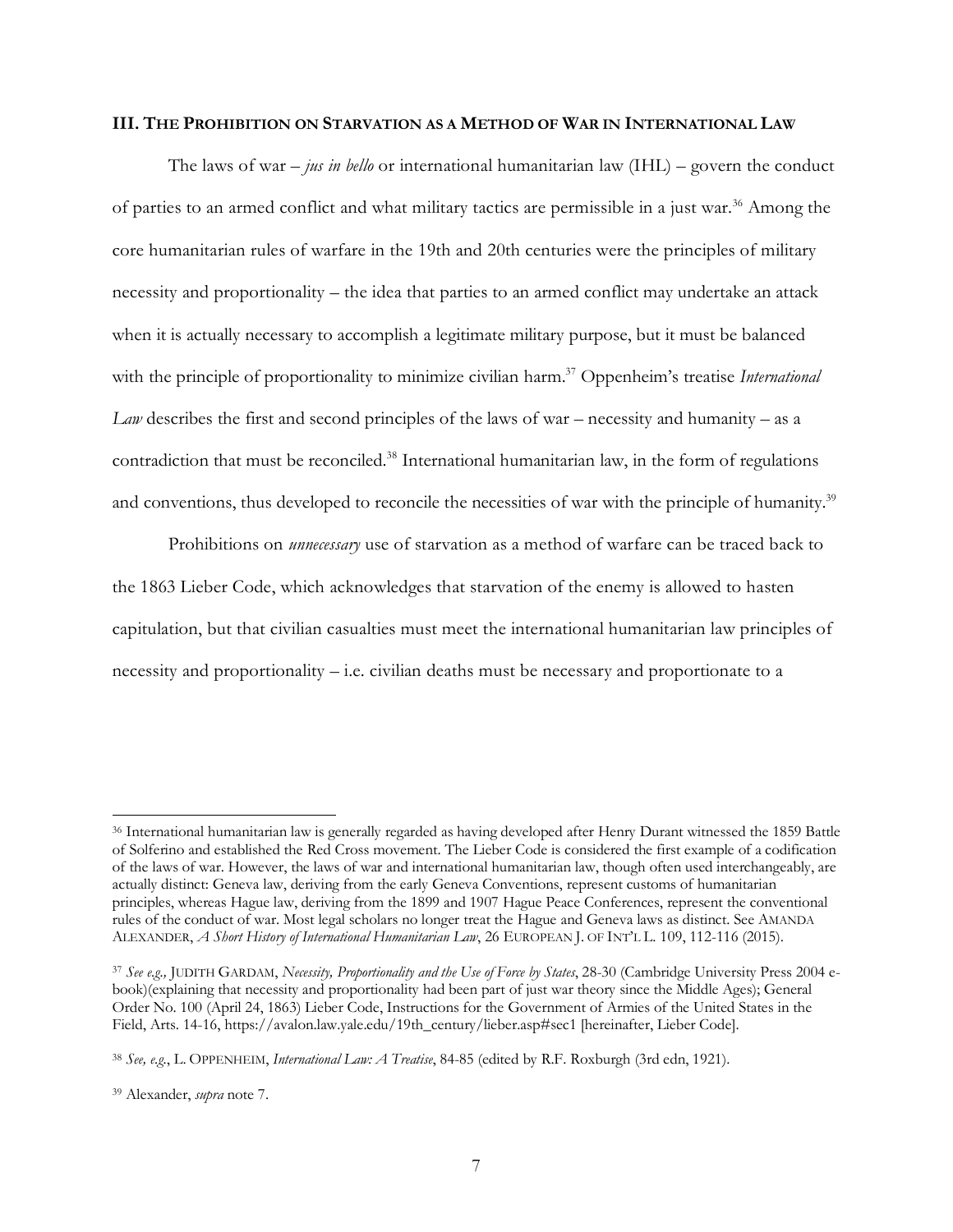legitimate military objective, such as bringing an end to war. <sup>40</sup> Developed for the U.S. Union Army during the Civil War, the Lieber Code provides:

17: War is not carried on by arms alone. It is lawful to starve the hostile belligerent, armed or unarmed, so that it leads to the speedier subjection of the enemy. 18: When a commander of a besieged place expels the noncombatants, in order to lessen the number of those who consume his stock of provisions, *it is lawful, though an extreme measure, to drive them back, so as to hasten on the surrender*. 41

Inherent in this code is the military necessity of using starvation in order to hasten capitulation. The use of a siege or blockade, must be in pursuit of a legitimate military necessity – in other words, it would not be legitimate to use starvation to punish the enemy, exterminate a population, or pillage the enemy's territory for food and supplies to sustain a prolonged military campaign. Though the Lieber Code does not expressly mention proportionality, Article 18 could be interpreted as providing for proportionality insofar as the purpose of permitting siege warfare is to hasten surrender, therefore limiting the total number of casualties of war. What is lacking in the Lieber Code is the principle of humanity – that suffering of civilians in particular is impermissible and unjust. Thus, it would be too much to proclaim the Lieber Code as the first codification of the prohibition on starvation of civilians, but it could be viewed as the first step towards that end given the conditions of military necessity and proportionality implied in Articles 17-18.

Although no express prohibitions on the use of starvation of civilians existed in the 19th century, the 1899 Hague Convention could be construed to prevent starvation of civilians under

<sup>40</sup> Lieber Code, *supra* note 37, at Arts. 17-18.

<sup>41</sup> Lieber Code, *supra* note 37, at Arts. 17-18 (emphasis added). The Lieber Code's permissions to drive combatants back into a besieged area in order to hasten the defeat of an enemy stands in stark contrast to the modern convention that, whenever possible, civilians and non-combatants must be allowed to leave a besieged area or humanitarian aid must be allowed through the siege for civilians. See, e.g., Protocol Additional to the Geneva Conventions of 12 August 1949, and relating to the Protection of Victims of International Armed Conflicts (Protocol I), 8 June 1977, Arts. 54, 70.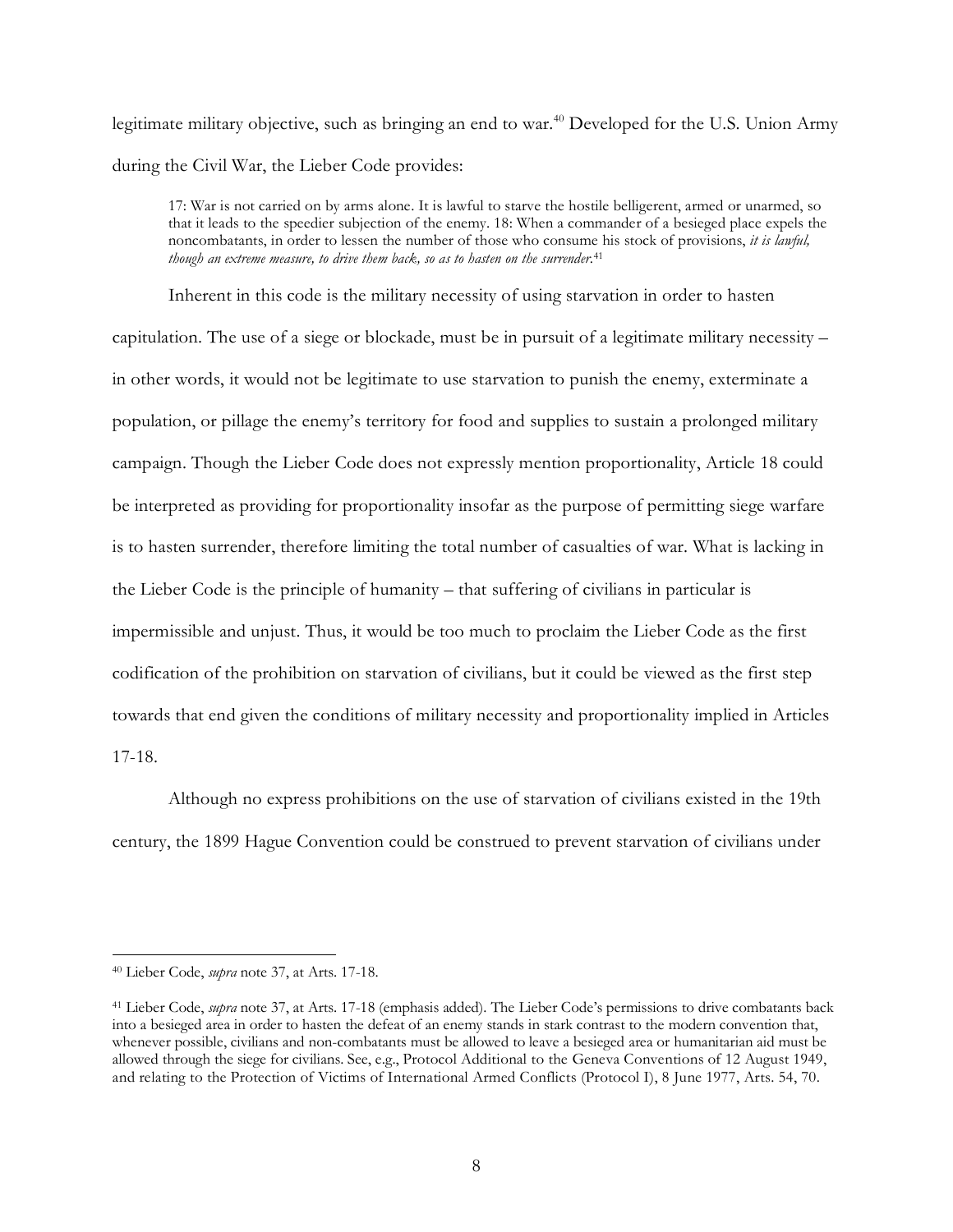the Martens Clause, which prohibits methods of warfare that would shock the public conscience.<sup>42</sup> The Martens Clause, which is articulated in the preamble of the 1899 Hague Convention II, provides:

Until a more complete code of the laws of war is issued, the High Contracting Parties think it is right to declare that in cases not included in the Regulations adopted by them, *populations and belligerents remain under the protection and empire of the principles of international law*, as they result from the usages established between civilized nations, *from the laws of humanity and the requirements of the public conscience*. 43

This humanity principle is intended to act as a failsafe to prevent belligerents from engaging in anti-humanitarian warfare. The principle of humanity prohibits means and methods of warfare that are not necessary for attaining a definite military advantage.<sup>44</sup> Regarding civilians, Jean Pictet has interpreted the principle of humanity to mean that "... non-combatants shall be spared as far as possible."45 A broad interpretation is that even if a treaty or convention does not expressly prohibit an act or conduct of belligerents, that does not mean that the act or conduct is *ipso facto* permitted. Rather, such an act or conduct must be subject to the principles of customary international law.46 In the context of starvation, then, it can be argued that although no treaty or convention expressly prohibited starvation of civilians at the time of WWII, the Martens humanity principle suggests that if the use of starvation as a method of warfare did not meet a legitimate military necessity or was not proportionate, then it was not lawful under the customs of the time.

<sup>&</sup>lt;sup>42</sup> The principle of humanity, sometimes referred to as the Martens clause, protects civilians from violations of IHL not expressly covered by treaties. It was introduced by Fyodor Fyodorovich Martens in the preamble of the 1899 Hague Convention. *See* ICRC, *Fundamental Principles of IHL*, https://casebook.icrc.org/glossary/fundamental-principles-ihl.

<sup>43</sup> Convention (II) with Respect to the Laws and Customs of War on Land and its annex: Regulations concerning the Laws and Customs of War on Land, The Hague, 29 July 1899, Preamble (emphasis added).

<sup>44</sup> E. Kwakwa, *The International Law of Armed Conflict: Personal and Material Fields of Application*, 36 (Kluwer Academic, Dordrecht, 1992).

<sup>45</sup> Jean Pictet, *Development and Principles of International Humanitarian Law*, Martinus Nijhoff and Henry Dunant Institute, 62 (Dordrecht/Geneva, 1985).

<sup>46</sup> Rupert Ticehurst, "The Martens Clause and the Laws of Armed Conflict," International Review of the Red Cross No. 317 (Apr. 30, 1997), https://casebook.icrc.org/glossary/fundamental-principles-ihl.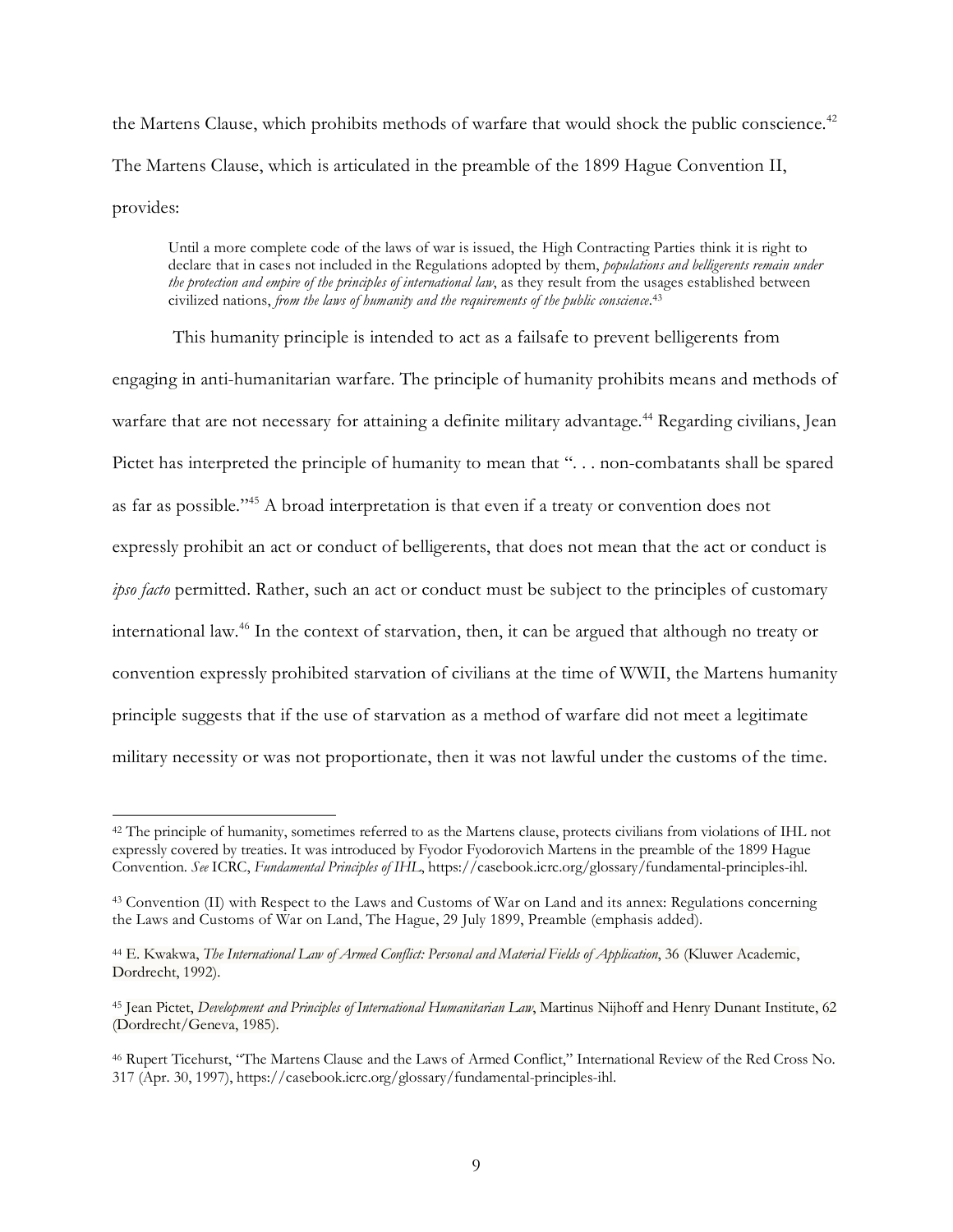Given that Hitler's Hunger plan was not meant to hasten the end of the war, or ultimately save lives, but rather explicitly sought the death of civilians, one could argue under this analysis that the Hunger Plan violated the principle of humanity.

Similarly, the 1907 Hague Convention does not expressly mention starvation as a method of warfare, but does provide that siege warfare, which has the effect of starving civilians and combatants alike, is permissible. <sup>47</sup> Additionally, the 1907 Hague Convention reemphasized the humanity principle of the Martens Clause, and the principle of necessity.<sup>48</sup> Thus, the 1907 Hague Convention could also be interpreted to ban a military tactic like the Hunger Plan, which used starvation as a means of eliminating civilians, rather than bringing an end to war.

The International Military Tribunal at Nuremburg (IMT-N) declared that the 1907 Hague Convention's rules of war were customary international law in 1939:

The rules of land warfare expressed in the [1907 Hague] Convention undoubtedly represented an advance over existing international law at the time of their adoption . . . but by 1939 these rules . . . were recognized by all civilized nations and were regarded as being declaratory of the laws and customs of war.<sup>49</sup>

However, despite the fact that the 1907 Hague Convention prohibits belligerents from causing unnecessary suffering and destruction of property,<sup>50</sup> the IMT-N did not charge Nazi perpetrators with the crime of starvation for the Hunger Plan. The IMT-N did, however, charge Field Marshall Wilhelm von Leeb for the Siege of Leningrad in the High Command trial. As the name suggests, the High Command trial was the trial of 12 Nazi high commanding officers for their alleged war

<sup>47</sup> Articles 27 of the Hague Convention IV places prohibitions on belligerents to attack the sick and wounded during siege warfare, but not civilians specifically, and Article 28 prohibits pillaging of a besieged town or village. See Convention (IV) respecting the Laws and Customs of War on Land and its annex: Regulations concerning the Laws and Customs of War on Land. The Hague, 18 October 1907, Arts. 27-28 [hereinafter, Hague Convention IV].

<sup>48</sup> *Id.* at Preamble.

<sup>49</sup> International Military Tribunal at Nuremburg, reprinted in 41 AJIL 248-249 (1947).

<sup>50</sup> Hague Convention IV, *supra* note 47, at Art. 23.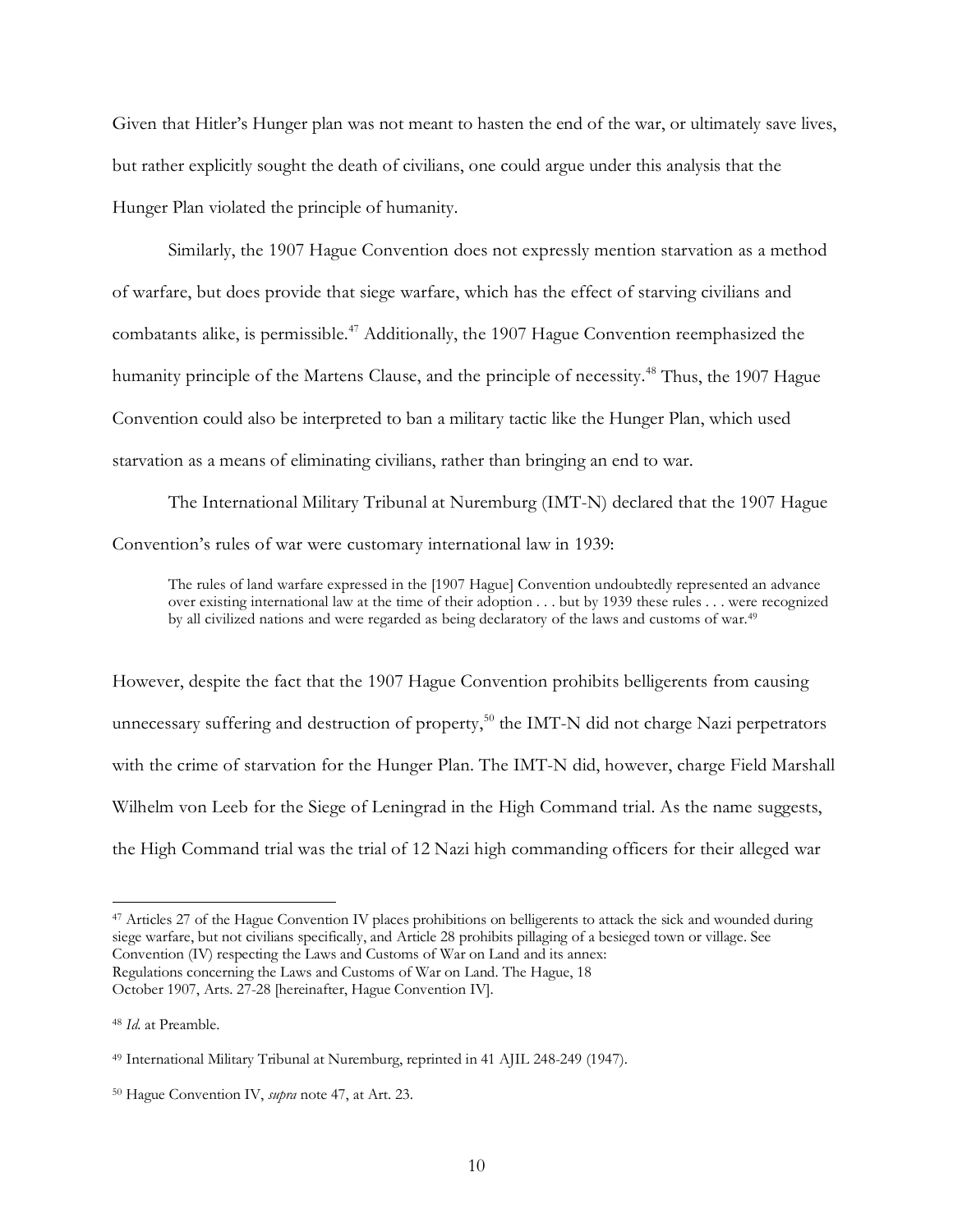crimes and crimes against peace during WWII; von Leeb's trial was for his role in the invasion of the Soviet Union during Operation Barbarossa. The IMT-N determined, however, that although starvation by siege was egregious, it was ultimately lawful, concluding:

A belligerent commander may lawfully lay siege to a place controlled by the enemy and endeavor by a process of isolation to cause its surrender. The propriety of attempting to reduce it by starvation is not questioned. It is said that if the commander of a besieged place expels the noncombatants, in order to lessen the number of those who consume his stock of provisions, it is lawful, though an extreme measure, to drive them back so as to hasten surrender. . . . Hence the cutting off every source of sustenance from without is deemed legitimate . . . . We might wish the law were otherwise, but we must administer it as we find it. Consequently, we hold no criminality attached on this charge.<sup>51</sup>

Indeed, evidence of state practice would suggest that the major parties to WWII, with the exception of the Soviet Union, all believed that starvation for the purpose of causing the enemy to capitulate was a legitimate and legal method of warfare. For example, both the U.S. and U.K. used blockades of food supplies to Germany, German-Occupied Territory, and Japan; the U.S. even named its blockade of Japanese harbors "Operation Starvation."52 Thus, starvation caused by sieges and blockades during WWII was not *ipso facto* prohibited under international law. But this conclusion does not rule out the possibility that the use of starvation for an illegitimate purpose does not comply with the principles of military necessity, proportionality, or humanity, and therefore violates international law.

The horrors of WWII are what led to two significant developments in international law: the 1948 Genocide Convention and 1949 Geneva Convention for treatment of Civilians – both of which expressly prohibit starvation of civilians.<sup>53</sup> The Genocide Convention prohibits "Deliberately inflicting on the group conditions of life calculated to bring about its physical

<sup>51</sup> Trials of War Criminals before the Nuernberg Military Tribunals Under Control Council Law No. 10, Nuernberg, October 1946-April 1949, Vol. XI (U.S. Government Printing Office, Washington, D.C., 1950), at 563.

<sup>52</sup> De Waal, *supra* note 8, at 127-28.

<sup>53</sup> Convention on the Prevention and Punishment of the Crime of Genocide, 9 December 1948, 78 U.N.T.S. 277, Art. II(c); Geneva Convention relative to the protection of civilian persons in time of war, Geneva 8 December 1949.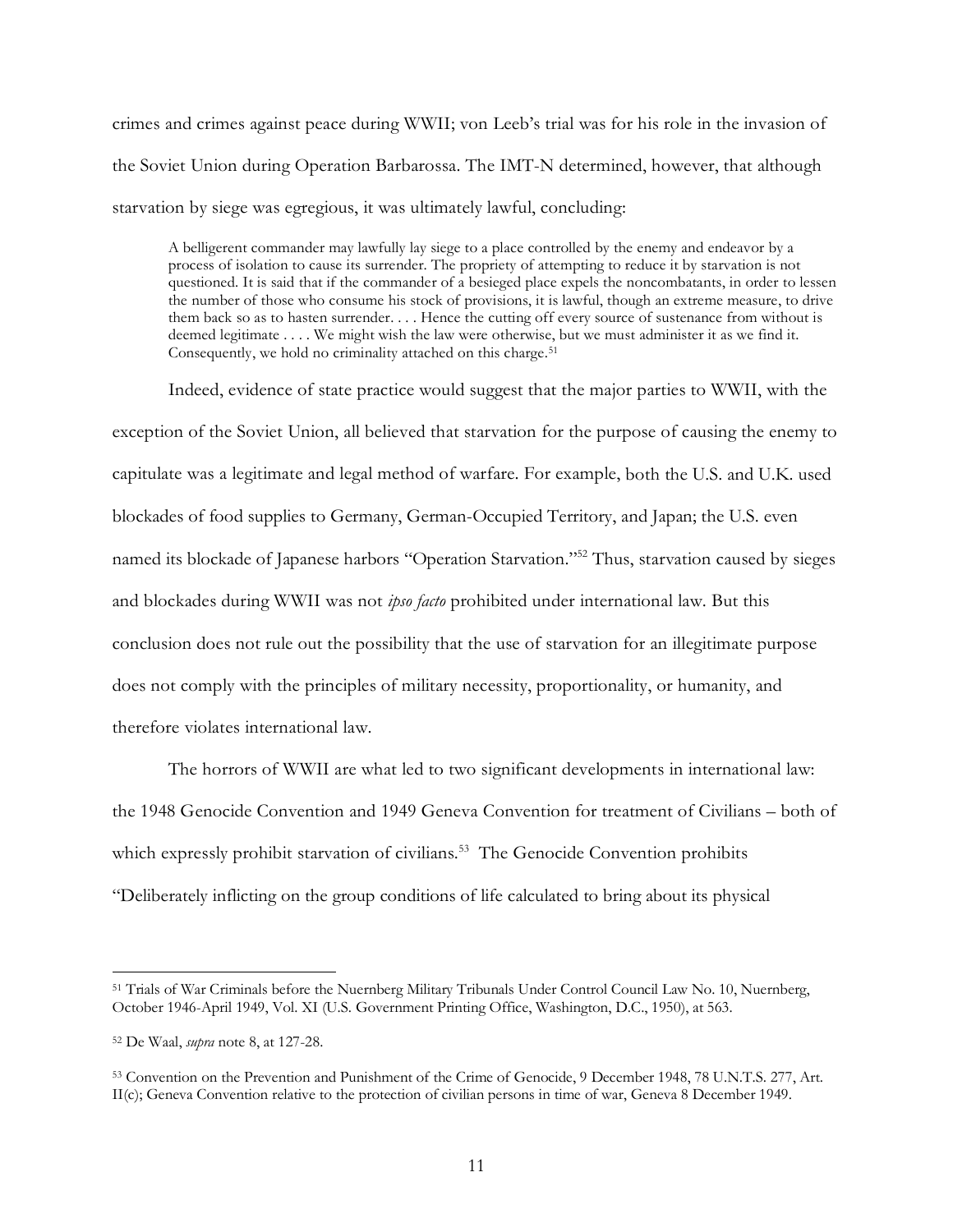destruction in whole or in part."54 Starvation undoubtedly meets this criterion. More recently, the 1977 Additional Protocols to the Geneva Conventions provide detailed explanation of permissions and prohibitions on sieges, blockades, and humanitarian aid;<sup>55</sup> and the 1998 Rome Statute<sup>56</sup> and 2019 Amendments criminalize starvation as a method of warfare during both international and non-international armed conflicts. <sup>57</sup> These recent developments on the prohibitions on starvation as a method of warfare are beyond the scope of this paper;<sup>58</sup> they do, however, provide a glimmer of hope for deterrence and punishment of future perpetrators of starvation crimes.

#### **IV. LEGAL ANALYSIS**

This section seeks to answer two questions: Could Nazi officials responsible for developing and implementing the Hunger Plan have been charged with crimes against humanity or war crimes under existing international law during WWII? And, if they could have been charged, why did the IMT-N not pursue charges against the perpetrators of the Hunger Plan?

The short answer to these questions is that starvation of civilians during war was not prohibited *ipso facto* under existing custom during WWII, and the Allied Forces also starved civilians

<sup>54</sup> *Id.*

<sup>55</sup> Protocol Additional to the Geneva Conventions of 12 August 1949 and Relating to the Protection of Victims of International Armed Conflicts (Protocol I), June 8, 1977, 1125 U.N.T.S. 3, at Art. 54(1); Protocol Additional to the Geneva Conventions of 12 August 1949, and relating to the Protection of Victims of Non-International Armed Conflict, June 8, 1977, 1125 U.N.T.S. 609, at Arts. 14, 69-70.

<sup>56</sup> Rome Statute of the International Criminal Court, Art. 8(2)(b)(xxv), July 17 1998, UN Doc. A/CONF. 183/9, 2187 U.N.T.S. 9 ("Intentionally using starvation as a method of warfare by depriving civilians of objects indispensable to their survival, including willfully impeding relief supplies as provided for under the Geneva Conventions.").

<sup>57</sup> International Criminal Court Assembly of State Parties, Report of the Working Group on Amendments, Eighteenth session, 2-7 December 2019, 7-9, ICC-ASP/18/32 (Dec. 3, 2019), https://asp.icccpi.int/iccdocs/asp\_docs/ASP18/ICC-ASP-18-32-ENG.pdf.

<sup>58</sup> For a thorough examination of modern prohibitions on starvation in international law, see LAURA GRAHAM, *Pathways to Accountability for Starvation Crimes in Yemen*, 63 CASE WESTERN RESERVE J. OF INT'L L. (forthcoming 2021).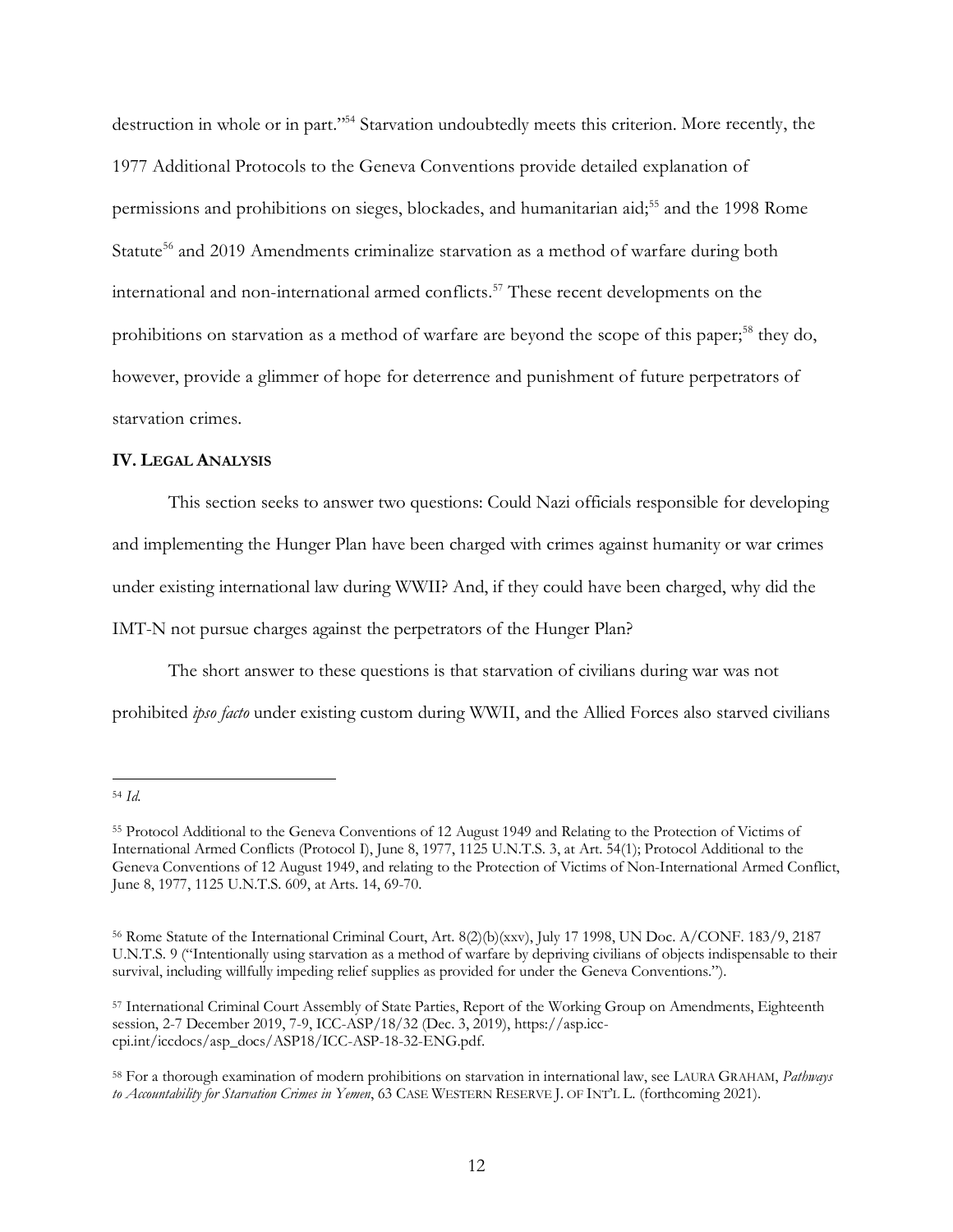for the purpose of causing the enemy to capitulate.<sup>59</sup> But, the Nazi perpetrators of the Hunger Plan could have and *should* have been charged with war crimes or crimes against humanity because the plan to starve 30 million Soviets is distinct from the permissible uses of starvation as a method of warfare in two ways.

First, the purpose of the Hunger Plan was the extermination of "useless eaters"<sup>60</sup> to support Germany's racial policy of Lebensraum. Extermination is not a legitimate military objective. In fact, extermination was strictly prohibited under customary international law, and constituted a crime against humanity under the London Charter, which created the Nuremberg Tribunal.<sup>61</sup> The Nazi perpetrators of the Hunger Plan, therefore, could have been charged with crimes against humanity for the extermination of 4.7 million people and the common plan or conspiracy to exterminate 30 million Soviets. This extends to anyone who led, organized, instigated, or was an accomplice to the common plan or conspiracy.62 Thus, Herbert Backe, Hermann Göring, and Walter Darré, at a minimum, could have and *should* have been charged with crimes against humanity for exterminating 4.7 million Soviets and attempting to exterminate 30 million.

Second, even if the Hunger Plan could be deemed a legitimate military objective, it does not meet the international humanitarian law principles of necessity and proportionality. Attempting to starve 30 million people to increase food supply for Germans and the Wehrmacht was not necessary or proportionate to a legitimate military objective because (a) Operation Barbarossa was a war of aggression (not of defense) and (b) even in self-defense, necessity requires minimization of civilian harm. Indeed, while Operation Barbarossa was aimed, in part, at defeating the Red Army, the clear

<sup>59</sup> De Waal, *supra* note 8, at 127-28.

<sup>60</sup> Gerhard, *supra* note 8, at 46.

<sup>61</sup> Agreement for the prosecution and punishment of the major war criminals of the European Axis, 8 August 1945, Art. 6(c) [hereinafter London Charter].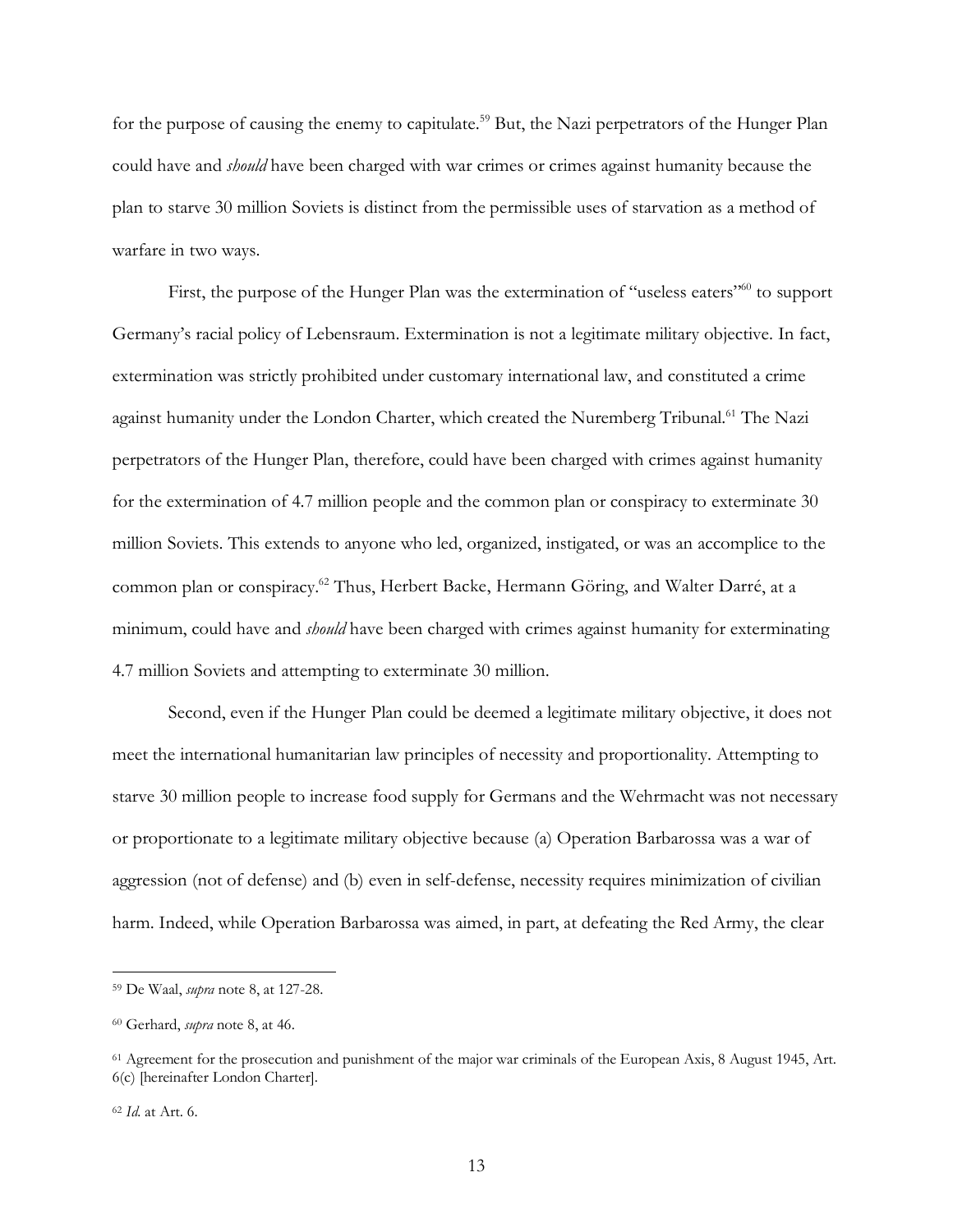intent of that victory was to create food surpluses for Germany so that the Nazis could turn their attention to defeating the Allied Forces in Western Europe. The Huger Plan, therefore, was not designed to bring about an end to war, but rather, to provide the Nazi Wehrmacht with the resources to pursue aggressive warfare and world domination. Therefore, the Nazi perpetrators of the Hunger Plan could have and *should* have also been charged with war crimes under the London Charter for the murder and devastation not justified by military necessity.<sup>63</sup>

The IMT-N likely did not charge Nazi perpetrators of the Hunger Plan for a couple of reasons. The first is that building a case against Nazis for starvation of civilians would have been extremely difficult because starvation as a war crime or crime against humanity was not expressly prohibited in any law or convention of the time. And even if it had been, it is tremendously difficult to find sufficient evidence to support the conclusion that a victim died due to starvation, as opposed to some other factors. However, the Nazi memoranda do show clear intent to commit mass starvation of the Soviets,<sup>64</sup> and that could have been used to build a case against Herbert Backe, at the very least. The other reason the IMT-N liked did not charge perpetrators is because the IMT-N was led and staffed by the Allied Forces, who, with the exception of the Soviet Union, had used starvation as a method of warfare during the war to bring about the capitulation of the enemy. It is unlikely, therefore, that the Allied Forces and the subsequent IMT-N would have considered it high priority to charge Nazi perpetrators of the Hunger Plan. It is clear, though, from the High Command trial, that the Prosecutor thought that Field Marshall von Leeb had violated the prohibitions on starvation in the Siege of Leningrad. Therefore, it is not as though charges for the Hunger Plan were completely outside the realm of possibilities for convictions.

<sup>63</sup> London Charter, *supra* note 61, at Art. 6(b).

<sup>64</sup> For a detailed examination of the Nazi Hunger Plan in writing, see Kay, *supra* note 18, at 133-139.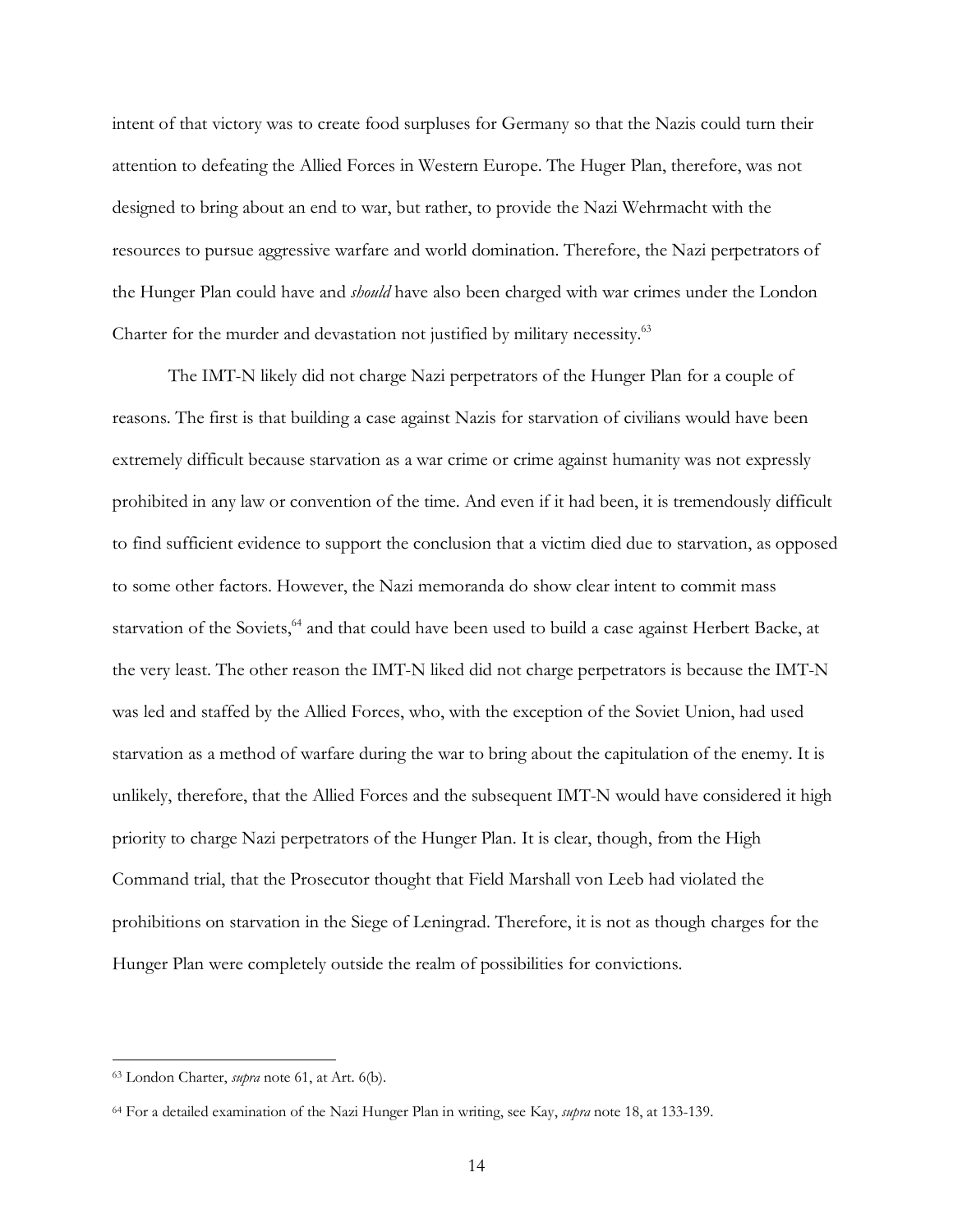#### **V. CONCLUSION**

 $\overline{a}$ 

This paper has shown that although starvation of civilians as a method of warfare was not prohibited *ipso facto* by customary international law during WWII, the Nazi perpetrators of the Hunger Plan could have and should have been prosecuted for war crimes and crimes against humanity for the murder of 4.7 million Soviets and attempted murder of 30 million Soviets. This examination of the Hunger Plan concludes with a reflection on the what might have happened if Nazi officials had been prosecuted for starvation of civilians under the Hunger Plan.

If the perpetrators of the Hunger Plan, in particular Backe, Darré, and Göring, had been charged at the IMT-N with crimes against humanity for the extermination of the Soviets, or for war crimes for the murder and devastation not justified by military necessity, there would have been one of two outcomes: either they would have been convicted, or they would have been acquitted. If acquitted, the outcome could have stalled the development of the prohibitions on starvation codified in the 1977 Additional Protocols to the Geneva Conventions and Rome Statute. If convicted, however, the outcome could have crystalized the custom prohibiting starvation of civilians as a method of warfare.

This leads to the question of whether a Nazi conviction for starvation crimes would have prevented or deterred future perpetrators from using starvation as a method of warfare in other conflicts, including Biafra, Bangladesh, Sudan, and Yemen. It is impossible to know for sure what would have happened if the IMT-N had charged and convicted the Nazi perpetrators of the Hunger Plan. Some might argue that would-be war criminals and genocidaires would not be deterred by others' convictions. This is undoubtedly true, as evidenced by the continued perpetration of genocides in Cambodia, Rwanda, Yugoslavia, Sudan, and Burma, as well as the use of starvation as a method of warfare in Sudan and Yemen.<sup>65</sup> However, a conviction for the perpetration of the Hunger

<sup>65</sup> For a detailed discussion on the crime of starvation in Yemen's civil war, see Graham, *supra* note 58.